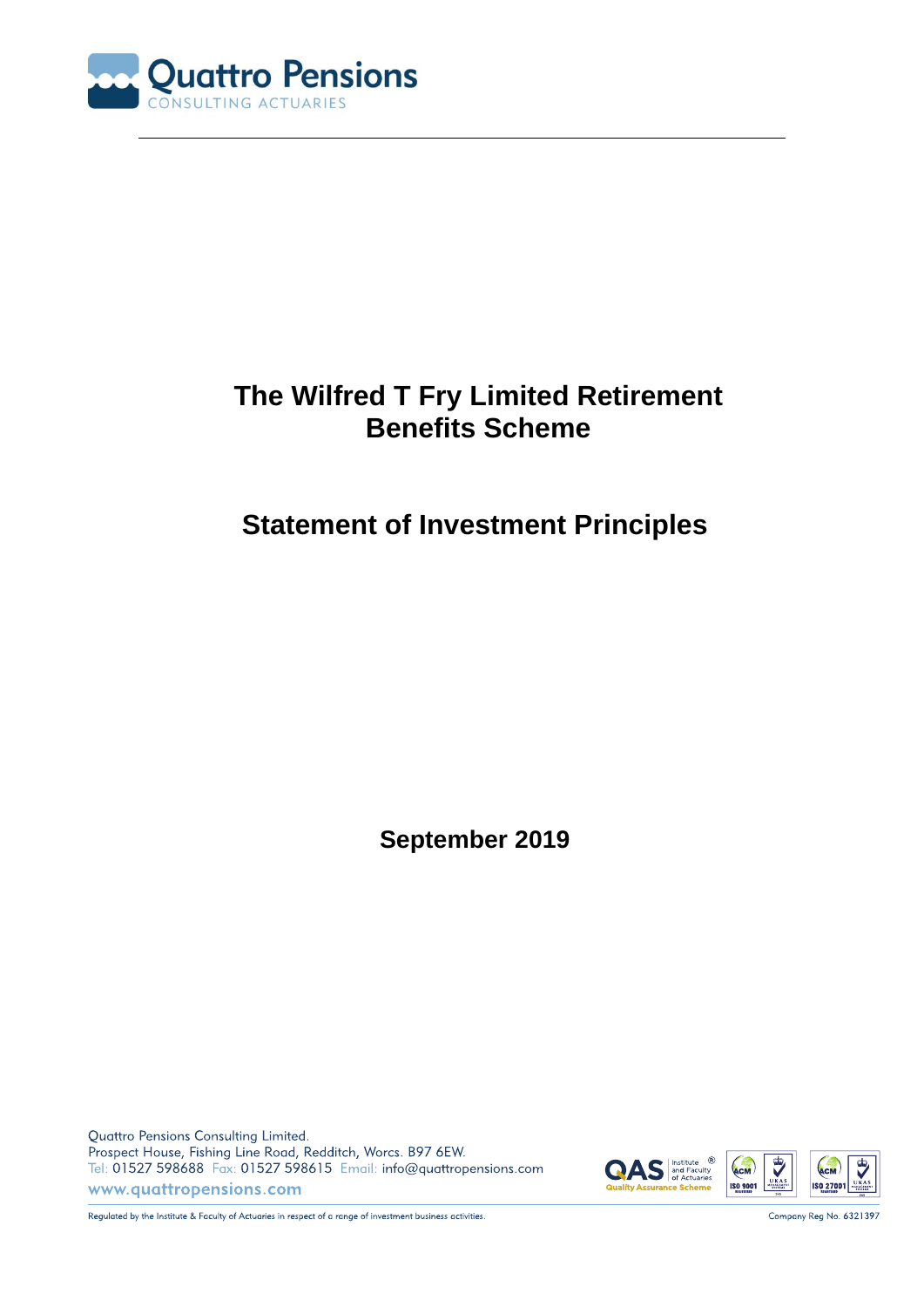# **CONTENTS**

### **Section Page**

| 1              | Introduction                       | 3  |
|----------------|------------------------------------|----|
| $\mathbf{2}$   | <b>Governance Structure</b>        | 4  |
| 3              | <b>Beliefs</b>                     | 5  |
| 4              | <b>Objectives</b>                  | 6  |
| 5              | <b>Current Investment Strategy</b> | 6  |
| 6              | Suitability                        | 8  |
| $\overline{7}$ | Trustee investment policies        | 9  |
| 8              | Investment restrictions            | 11 |
| 9              | <b>Risk Management</b>             | 11 |
|                |                                    |    |
|                | <br>$\blacksquare$                 |    |

# **Appendices**

|   | Investment advice confirmation letter  |  |
|---|----------------------------------------|--|
| B | Company's confirmation of consultation |  |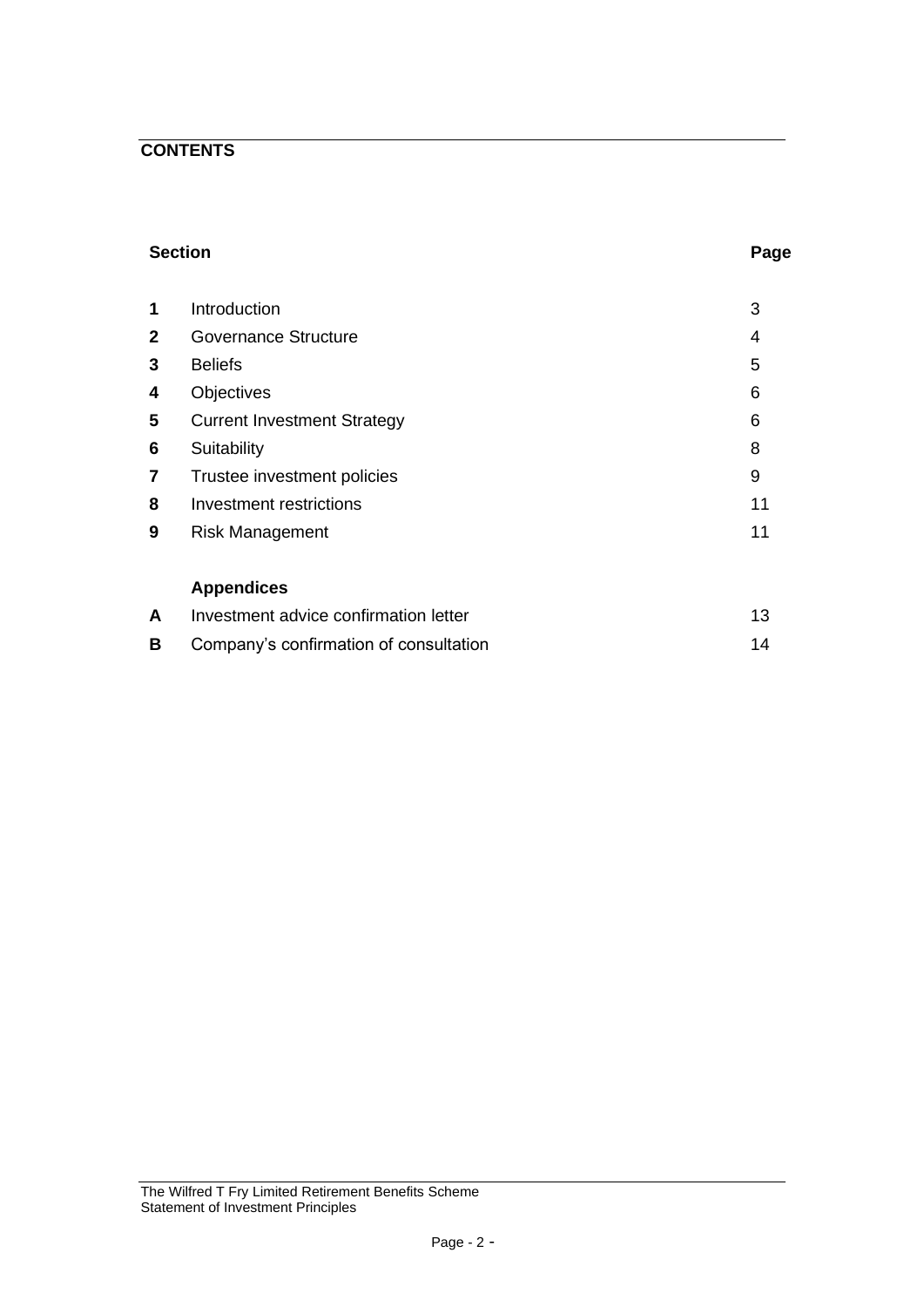# **1. INTRODUCTION**

- 1.1 This document outlines the investment principles adopted by the Trustee in relation to the Wilfred T Fry Limited Retirement Benefits Scheme ("the Scheme"). The sponsoring employer is Wilfred T Fry Limited.
- 1.2 This document has been prepared in order to comply with the requirements of the Legislation, in particular:
	- Section 35 of the Pensions Act 1995
	- The Occupational Pension Schemes (Investment) Regulations 2005.
	- The Occupational Pension Schemes (Investment) (Amendment) Regulations 2010.
	- The [Pension Protection Fund \(Pensionable Service\) and Occupational](http://www.legislation.gov.uk/uksi/2018/988/contents/made)  [Pension Schemes \(Investment and Disclosure\) \(Amendment and](http://www.legislation.gov.uk/uksi/2018/988/contents/made)  [Modification\) Regulations 2018](http://www.legislation.gov.uk/uksi/2018/988/contents/made)
- 1.3 The Trustee has also considered:
	- The 2001 Myners review of institutional investment (and subsequent updates)
	- Guidance issued by the Pensions Regulator
	- The UK Stewardship Code
- 1.4 In preparing this Statement the Trustee has taken written advice from Quattro Pensions, their appointed investment adviser (Appendix A). The Trustee has also consulted with the sponsoring employer (Appendix B).
- 1.5 The advice and consultation process considered the suitability of the Trustee's investment policy for the Scheme, which the Trustee monitors regularly.
- 1.6 The Scheme provides defined benefits and is exempt approved. There is no employer-related investment and none is intended. The employer intends to pay all contributions in accordance with the agreed Schedule of Contributions.
- 1.7 The Trustee will review this document at least every three years.
- 1.8 A copy of this Statement is available for inspection by Scheme members.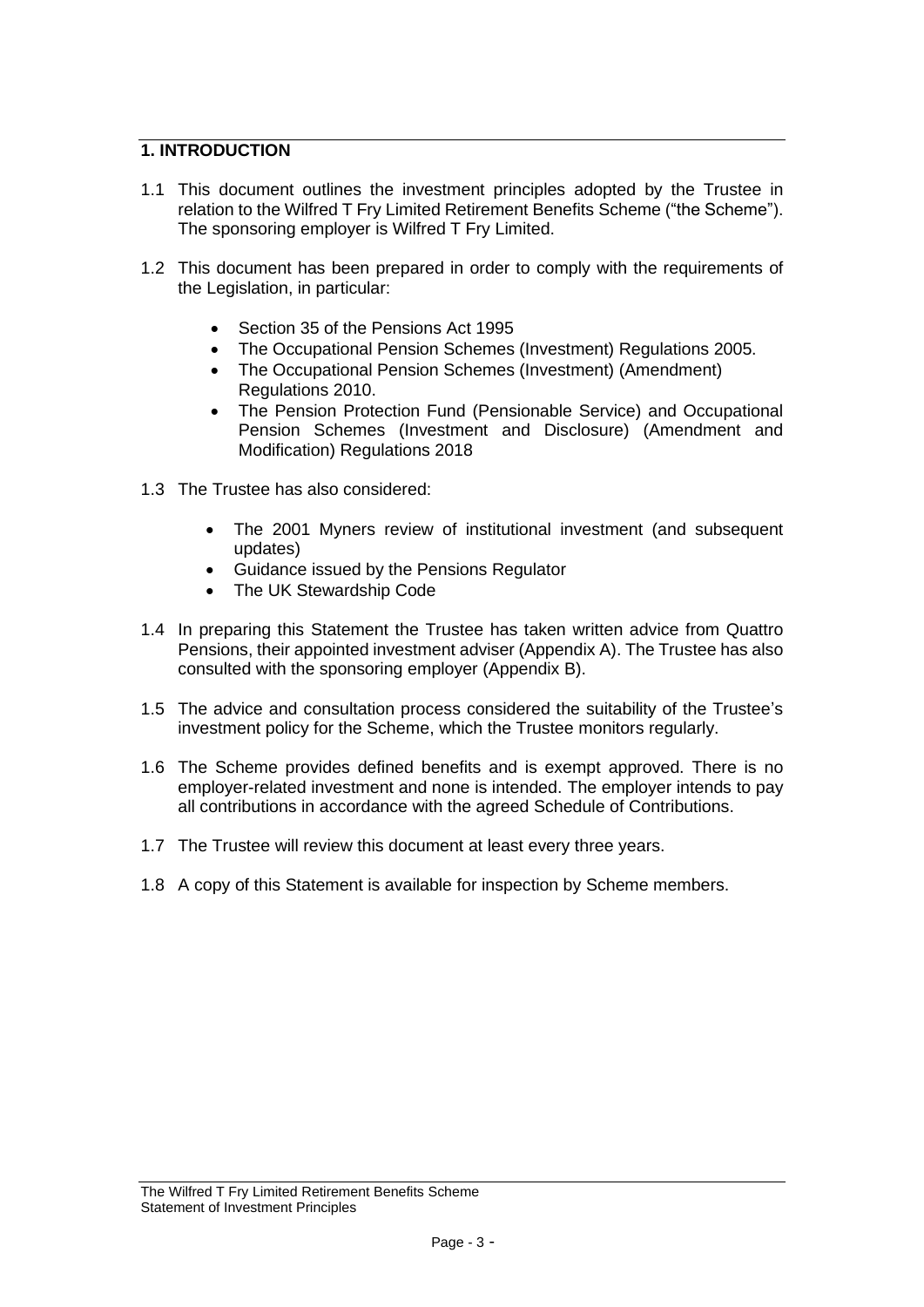# **2. GOVERNANCE STRUCTURE**

- 2.1 The Trustee sets the general investment policy, based on professional advice, but delegates responsibility for day to day investment decisions to their appointed investment managers. The Trustee ensures that any person to whom such responsibility is delegated is authorised under the Financial Services and Markets Act 2000. A copy of this Statement will be provided to the investment manager.
- 2.2 The Trustee's responsibilities include, but are not limited to the following tasks:
	- setting the overall investment objectives in light of the Scheme's circumstances
	- making strategic investment decisions to achieve these objectives, eg the risk / return profile and proportion of the investments to hold in which asset classes
	- reviewing the content of this document and amending if necessary, in consultation with the employer and based on written advice from appropriately qualified advisers
	- ensuring the investment policy remains appropriate for the nature of the Scheme's liabilities and given the strength of support from the employer
	- ensuring that benefits can be paid as and when they fall due
	- appointing the investment managers and investment advisers
	- monitoring the investment returns achieved by the investment managers
	- ensuring compliance of the investment arrangements with the principles outlined in this document.
	- ensuring compliance with regulatory guidance and matters of law as required of trustees
- 2.3 The investment manager's responsibilities include:
	- using their discretion to invest the assets of the Scheme as they deem appropriate, within the guidelines contained in this document
	- having regard to the need for diversification
	- providing the Trustee with regular statements describing the investment performance of funds under their management, as well as comparable figures from benchmark indices

2.4 The investment adviser's responsibilities include: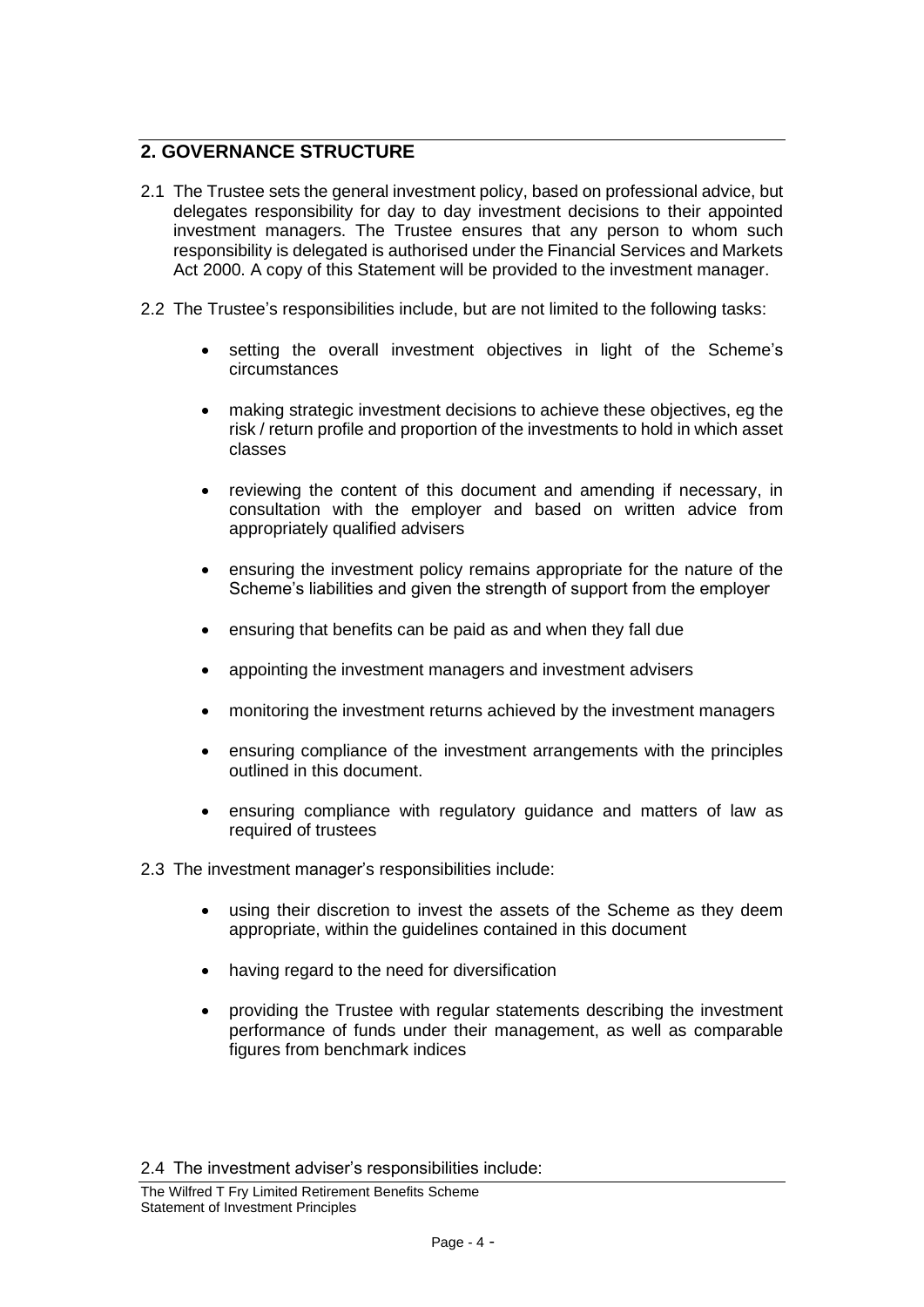- advising on an appropriate investment strategy to meet the Trustee's investment objectives within an appropriate level of risk
- advising the Trustee on the choice of investment managers and alerting the Trustee to any significant changes at the investment managers
- 2.5 The Scheme's lawyer may be consulted to advise on:
	- How the Trustee's investment strategy achieves and maintains compliance with Legislation
	- The contractual aspects of agreements with investment managers
- 2.6 The Scheme Actuary's responsibilities include:
	- performing the statutory valuations and advising the Trustee of any significant changes in liability profile that could affect the investment strategy
- 2.7 The Scheme Administrator's responsibilities include:
	- advising the Trustee of the cash required to meet benefit payments as and when they fall due. This includes provision of periodic cash flow forecasts

# **3. BELIEFS**

The Trustee's investment beliefs, which underpin their decision making, are as follows:

- 3.1 Risk is necessary to achieve return, but not all risks are rewarded.
- 3.2 Risks that are not sufficiently rewarded should generally be avoided, hedged or diversified.
- 3.3 Well governed companies that manage their businesses in a responsible way will produce higher returns over the long term.
- 3.4 Climate change could be a long-term risk for the scheme and has the potential to impact the scheme's investment strategy.
- 3.5 Investing responsibly and engaging as long-term owners reduces risk over time and may positively impact scheme returns.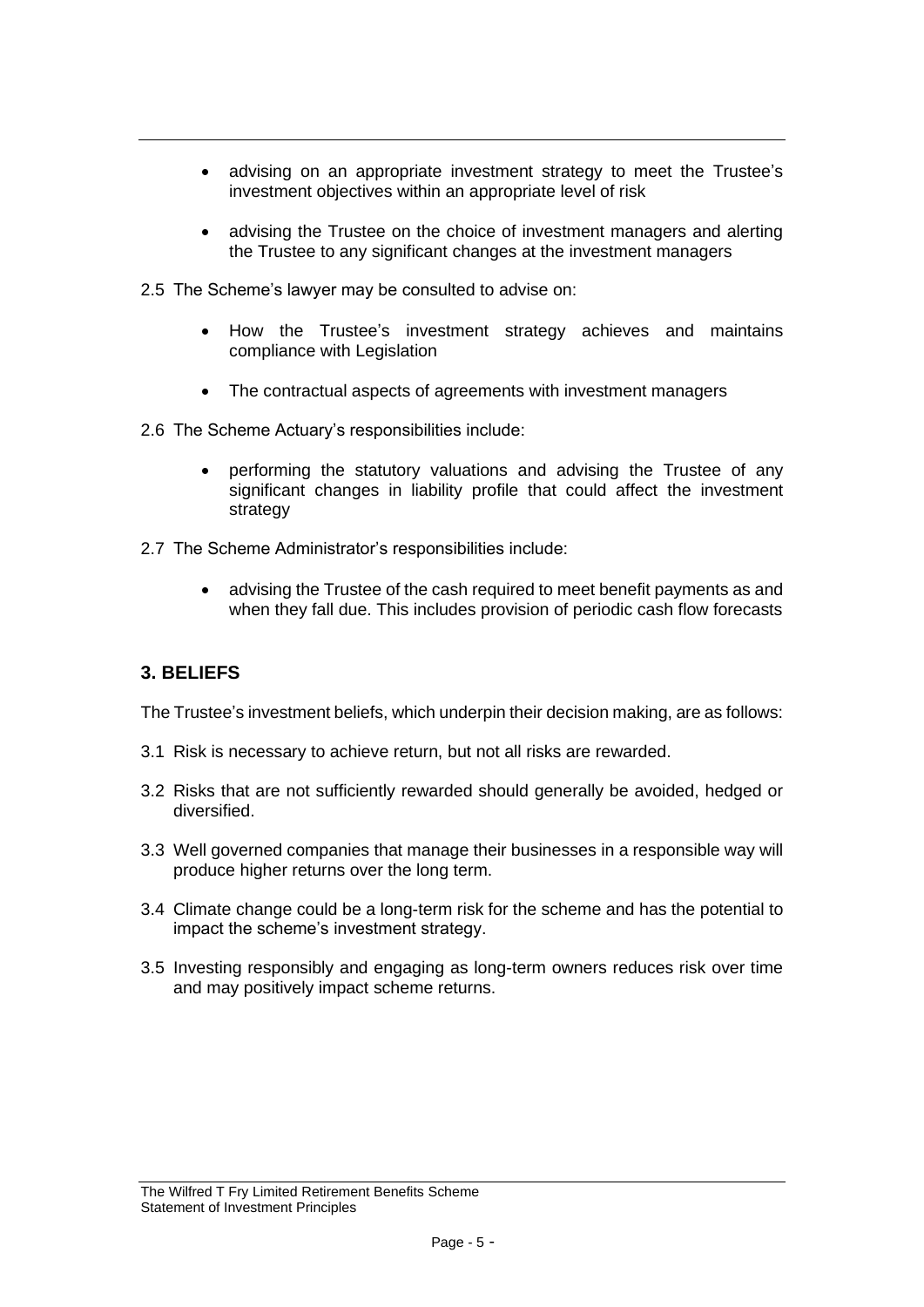# **4. OBJECTIVES**

4.1 The Trustee's investment objectives are as follows:

- to acquire suitable assets such that these, together with the investment of new contributions from the employer, are expected to be sufficient to meet the cost of current and future benefits as they fall due
- to limit the risk of assets failing to meet the liabilities over the long term
- to minimise the long term costs of the Scheme by maximising the return on the assets, whilst having regard to the objectives above
- to achieve a positive real return over the long-term
- to manage the volatility of returns, in order to control the risk of volatility in the employer's contributions
- to pay due regard to the sponsoring employer's preferred investment strategy coupled to the Trustee's perception of the employer's ability to fund higher contributions should the returns achieved from the agreed investment strategy require additional cash injections
- 4.2 The Trustee sets the investment objectives in the expectation that the Scheme is continuing as a closed scheme for the long term. If the Trustee becomes aware of circumstances which lessen the certainty of this the Trustee will take steps to adjust the investment strategy as appropriate at the time.

# **5. CURRENT INVESTMENT STRATEGY**

#### **The kinds of investment to be held**

5.1 The Scheme is permitted to invest in a wide range of assets including equities, bonds, cash, property, alternatives, LDI, and annuity policies. The Trustee monitors from time-to-time the employer-related investment content of their portfolio as a whole and will take steps to alter this should they discover this exceeds 5% of the portfolio.

#### **Asset allocation**

5.2 The Trustee has delegated the day to day management of their funds to Legal and General (Pensions Management) Limited (L&G). The asset allocations are broadly as follows:

| <b>Fund</b>                                 | <b>Allocation</b> |  |
|---------------------------------------------|-------------------|--|
| L&G Dynamic Diversified Fund                | 68%               |  |
| L&G Active Corporate Bond (All Stocks) Fund | <b>29%</b>        |  |
| L&G Cash Fund                               | 3%                |  |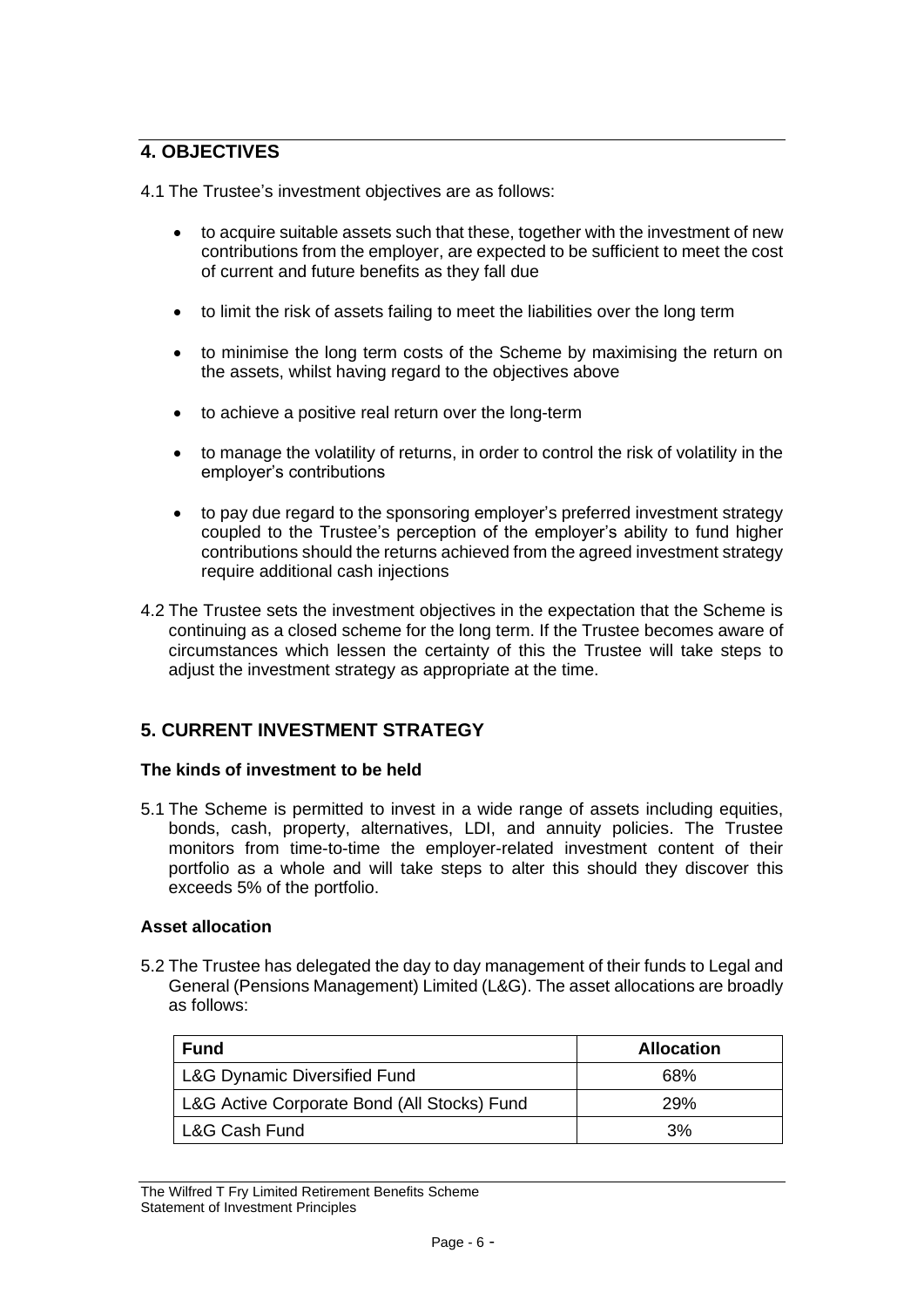5.3 The asset allocations are approximate at date of writing and may change over time as a result of market movements or cash disinvestments.

### **Manager's Objectives**

| <b>Fund</b>                                               | <b>Management</b><br><b>Type</b> | <b>Performance Objective</b>                                                           |
|-----------------------------------------------------------|----------------------------------|----------------------------------------------------------------------------------------|
| <b>L&amp;G Dynamic Diversified</b><br>Fund                | Active                           | Achieve Base Rates +4.5% pa,<br>with less than 2/3rds of the<br>volatility of equities |
| <b>L&amp;G Active Corporate</b><br>Bond (All Stocks) Fund | Active                           | Markit iBoxx £Non-Gilt Index<br>plus 0.75% pa                                          |
| L&G Cash Fund<br>Active                                   |                                  | 7 Day LIBID                                                                            |

5.4 The manager of the funds is aiming to achieve the following:

#### **The balance between different kinds of investment**

5.5 Broadly speaking, the Trustee regards the Active Corporate Bond Fund and Cash Fund as being "protection" assets, whilst other assets are invested in the Diversified Growth Fund for growth. The overall split between growth and protection assets is therefore, approximately, 30% growth, 70% protection.

#### **Expected return on investments**

5.6 The Trustee expects total long-term average returns in excess of 4.8% pa, the assumption made in the Recovery Plan, as set out in the Statement of Funding Principles (as revised from time to time).

### **Manager Monitoring**

5.7 The Trustee will assess the performance of the investment manager regularly. The Trustee will consider the manager's compliance with the requirements of the Pensions Act concerning diversification and suitability, where relevant.

### **Rebalancing**

5.8 The Trustee and the employer have agreed that automatic rebalancing will occur for the non-cash element of the funds with Legal and General (Pensions Management) Limited as follows:

|    | <b>Fund ("PF Section")</b>         | <b>Central</b><br><b>Benchmark</b> | Tolerance % |
|----|------------------------------------|------------------------------------|-------------|
|    | MAAC   Dynamic Diversified Fund    | 70%                                | 65% - 75%   |
| DC | Active Corporate Bond - All Stocks | 30%                                | 25% - 35%   |
|    | Total                              | 100%                               |             |

The Wilfred T Fry Limited Retirement Benefits Scheme Statement of Investment Principles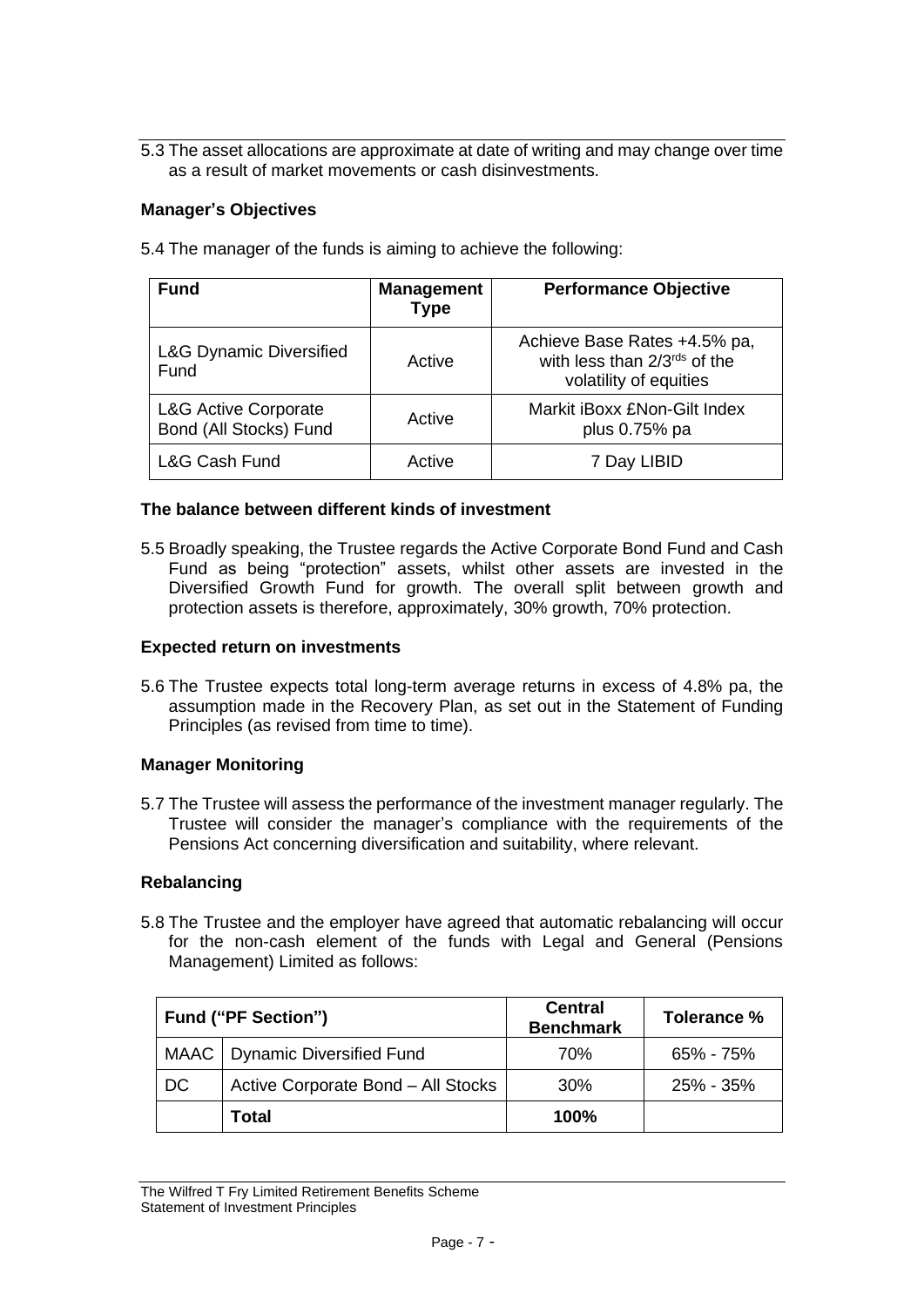5.9 The Trustee will review the asset allocation, and may change those shown in the above table, at least every three years in the light of actuarial valuations. Similarly, the Trustee will review the choice of investment manager at least every three years. Any changes to the strategy or to the manager will be made only after obtaining written investment advice and after consulting with the employer.

## **Additional Voluntary Contributions (AVCs)**

5.10 A small amount of money is held in respect of Additional Voluntary Contributions (AVCs) paid by some members into the Scheme. AVC funds are invested separately from the main investments, in funds held with Equitable Life. The liability in respect of these AVC funds is equal to the value of the investments bought by the contributions. The Trustee's intention is to leave the AVC funds invested with Equitable Life until all affected members have retired.

# **6. SUITABILITY**

## **Scheme Funding**

6.1 The Trustee has taken advice from the Scheme Actuary to confirm that the expected return from the Scheme's investment strategy is consistent with the funding plan.

### **Risk capacity**

- 6.2 Risk capacity is the maximum level of risk that the Trustee believes it is appropriate to take in the investment strategy.
- 6.3 The Trustee has acknowledged that the strategy is likely to result in some volatility of the funding position, and additional contributions may be needed from the employer to support the policy.
- 6.4 The Trustee monitors the employer's covenant regularly and is satisfied that the employer is able to underwrite the risks within the current investment strategy.

### **Risk appetite**

- 6.5 Risk appetite is a measure of how much risk the Trustee is willing to take within the investment strategy, having considered the employer's views and the maximum risk capacity. The Trustee and the sponsoring employer have agreed that the Scheme's existing asset allocation is suitable for the long-term and consistent with their risk appetite.
- 6.6 The Trustee will continue to monitor the employer's covenant and may adjust the investment strategy if there is a change in the covenant strength.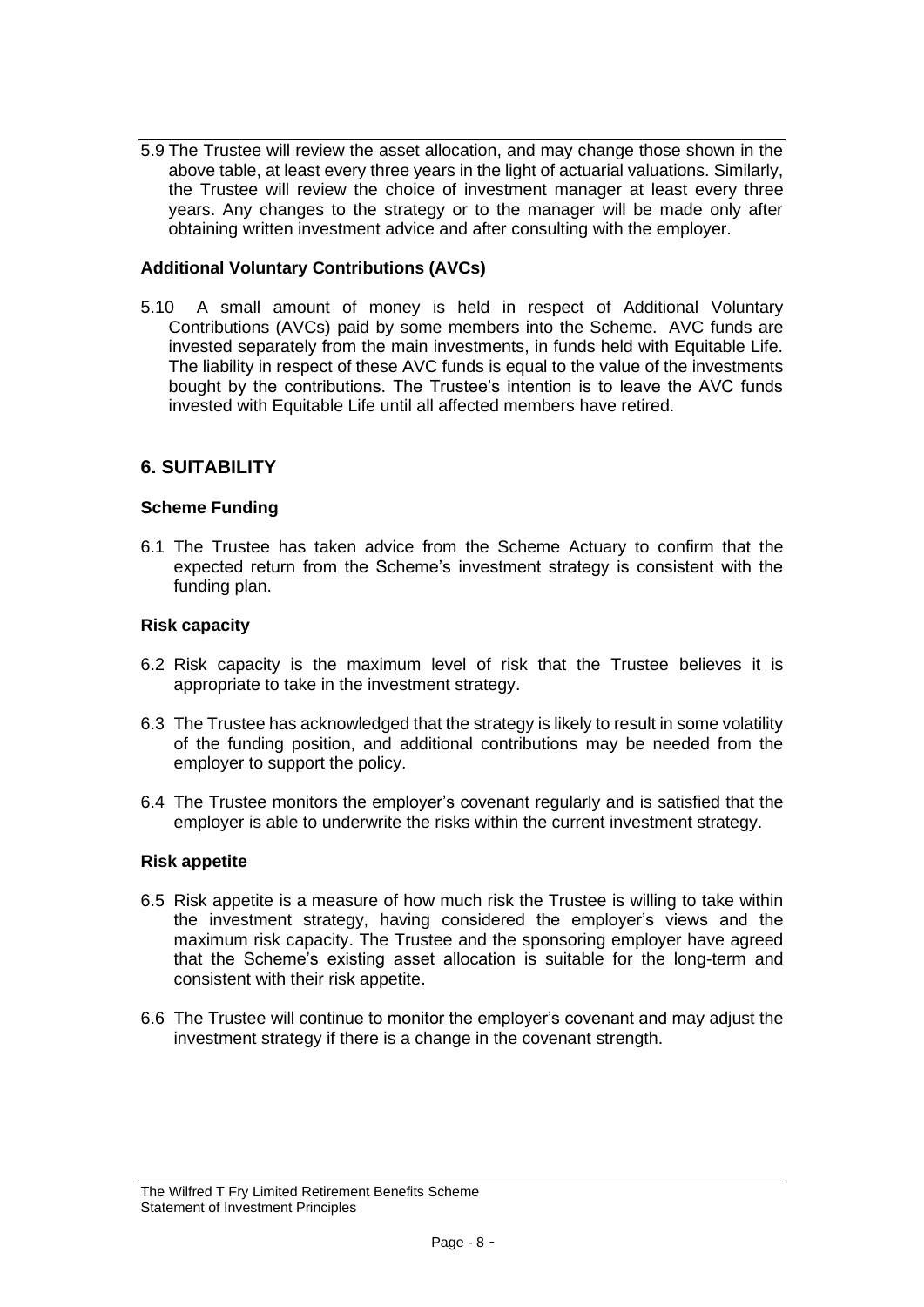# **7. TRUSTEE INVESTMENT POLICIES**

### **Liquidity and cashflow management**

- 7.1 Through the information provided by the Scheme Administrator the Trustee will monitor the cash flow requirements of the Scheme regularly.
- 7.2 The Trustee maintains a bank account and aims to maintain a cash balance sufficient to cover up to 6 months' of the Scheme's net cash outgo. This cash balance can be reviewed from time to time.
- 7.3 When investments or disinvestments are required the Trustee will consider at the time which fund should be used to accept or provide the money.
- 7.4 The Trustee's policy is to ensure that the invested assets are sufficiently realisable to enable the Trustee to meet their obligations to provide benefits and management expenses as they fall due.

### **Custody Risk**

7.5 The investment manager is responsible for the appointment and monitoring of the custodians of the fund's assets.

#### **Financially material considerations (including ESG)**

- 7.6 The Trustee believes that good stewardship and environmental, social and governance ("ESG") issues may have a material financial impact on investment returns.
- 7.7 The Trustee has given each individual fund manager their full discretion when evaluating ESG issues and in exercising rights, engagement activities<sup>1</sup>, and stewardship obligations attached to the Scheme's investments. However, the extent to which these factors are taken into account by the fund manager in the selection, retention and realisation of investments is considered by the Trustee as part of the process of selecting organisations with which to invest. The Trustee reserves the right to request from the manager information regarding their actions.
- 7.8 As a global investor, Legal and General engages with companies to ensure that they integrate ESG into their everyday thinking, in order to develop resilient strategies, think longer-term and consider all stakeholders.
- 7.9 The Trustee has taken into consideration the Financial Reporting Council's UK Stewardship Code, and the investment manager has stated corporate governance policies which comply with these principles.

<sup>1</sup> Under the Legislation "Engagement activities" include the methods by which, and the circumstances under which, the trustee would monitor and engage with relevant persons about relevant matters. "Relevant matters" includes (but is not limited to) matters concerning an issuer of debt or equity, including their performance, strategy, risks, social and environmental impact and corporate governance. "Relevant persons" includes (but is not limited to) an issuer of debt or equity, an investment manager or another holder of debt or equity.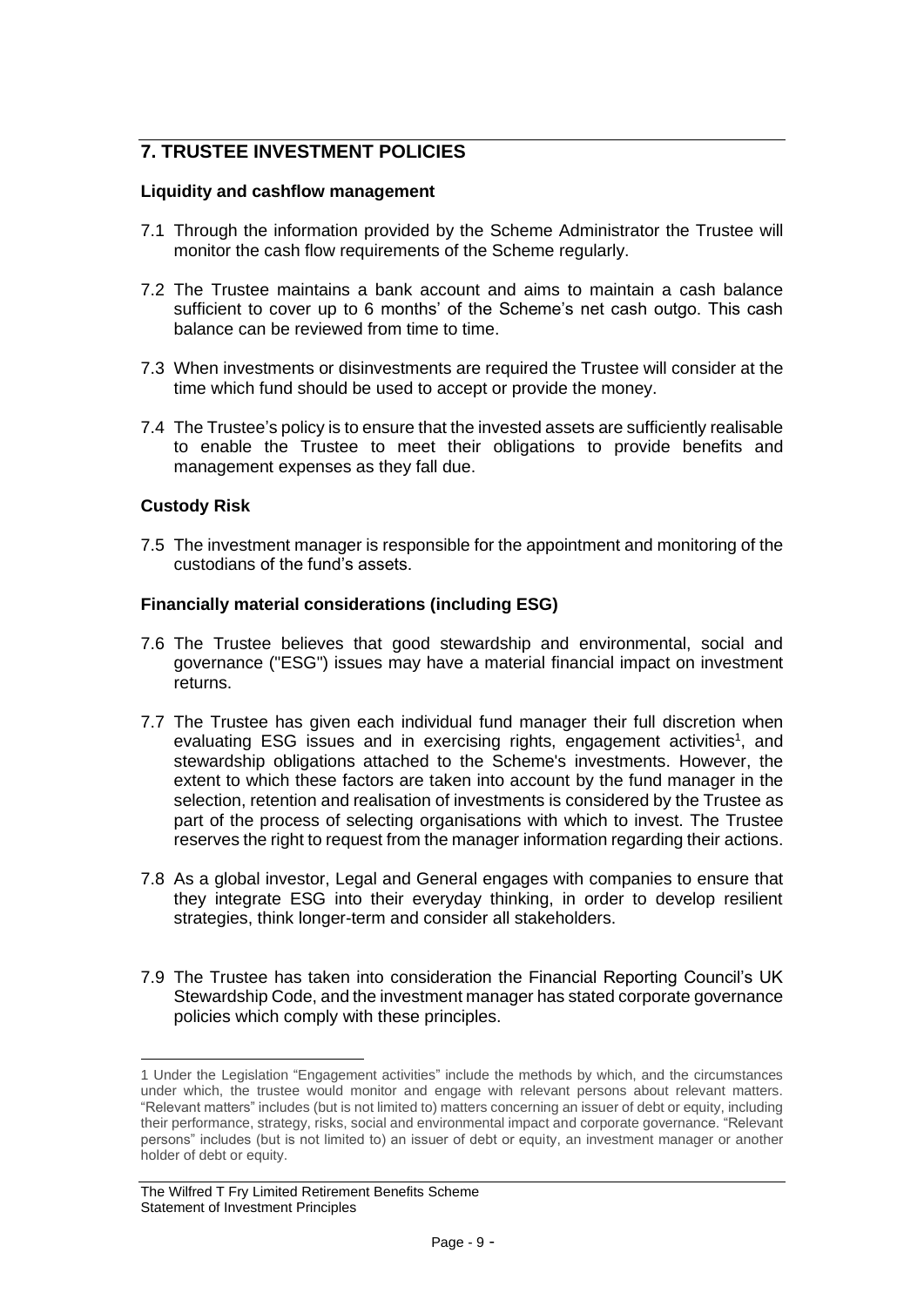7.10 The Trustee does not take any non-financial<sup>2</sup> matters into account in the selection, retention and realisation of investments.

## **Delegation of Voting Rights**

7.11 Similarly, the Scheme's voting rights are exercised by the fund manager in accordance with their own corporate governance policies and taking account of current best practice including the UK Corporate Governance Code and the UK Stewardship Code.

## **Long-term journey planning**

7.12 The Trustee plans to reduce risk in the investment strategy over time. Following each funding update (currently performed annually), the Trustee will ask the Scheme Actuary to advise on the extent to which the investment strategy could, according the funding plan, be de-risked without requiring additional employer contributions or extending the recovery plan. However, the Trustee will not operate automatic de-risking but will consider the options for investment strategy at each review.

## **Liability hedging**

7.13 The Trustee does not set any targets for liability hedging ratios for the Scheme.

<sup>2</sup> Under the Legislation, "non-financial matters" means the views of the members and beneficiaries including (but not limited to) their ethical views and their views in relation to social and environmental impact and present and future quality of life of the members and beneficiaries of the trust scheme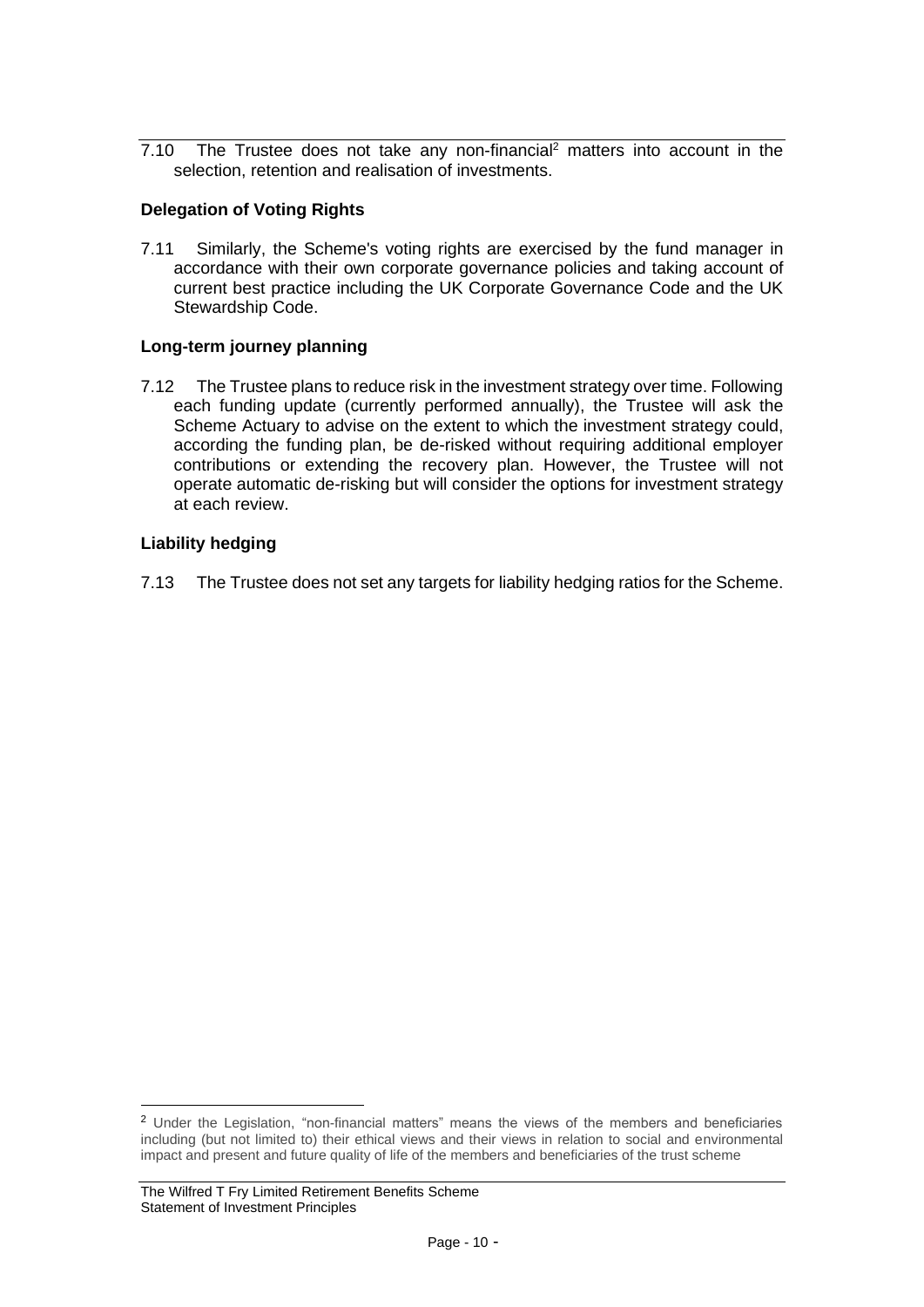# **8. INVESTMENT RESTRICTIONS**

8.1 No direct investment shall be made in any of the following:

- securities issued by the sponsoring employer.
- property owned by or leased to the sponsoring employer.
- securities issued by associate companies of the investment manager.
- 8.2 The Trustee recognises that where investments are held in insurance company pooled funds or an investment company and recognise that they may not be able to apply investment restrictions. However, for any direct investment or where feasible the following additional restrictions shall be observed by the investment manager:
	- It is expected that no more than 10% of the Scheme assets will be invested in futures, options, currency forwards, hedge funds, or derivatives as part of efficient portfolio management.
	- No more than 5% of the Scheme assets can be held in the securities of any one company unless this is an investment company where the underlying assets are highly diversified.
	- No more than 5% of the Scheme assets can be invested in assets that are not readily realisable.
	- There should be no gearing of the portfolio.
	- The manager may not use the portfolio to underwrite new issues.

# **9. RISK MANAGEMENT**

- 9.1 The Trustee recognises that there are a number of risks involved with investment of the assets of the Scheme.
	- *Volatility / capital loss:* the investments are subject to market fluctuations and other risks inherent in investing in securities. The value of investments and the income derived from them may fall as well as rise and investors may not recoup the original amount they invest. There is no certainty that the investment objective of a fund will actually be achieved. The Trustee mitigates against this risk by diversifying assets across a range of investments
	- *Solvency risk and mismatching risk:* the Trustee reviews the strength of support provided by the employer regularly, and will review the investment strategy immediately if it becomes aware that the covenant has worsened to the extent that the employer is at risk of insolvency.
	- *Risk versus measurement of Scheme liabilities:* the Trustee believes the employer's covenant is strong enough to support the level of risk within the investment strategy, but will review this at least at each triennial valuation.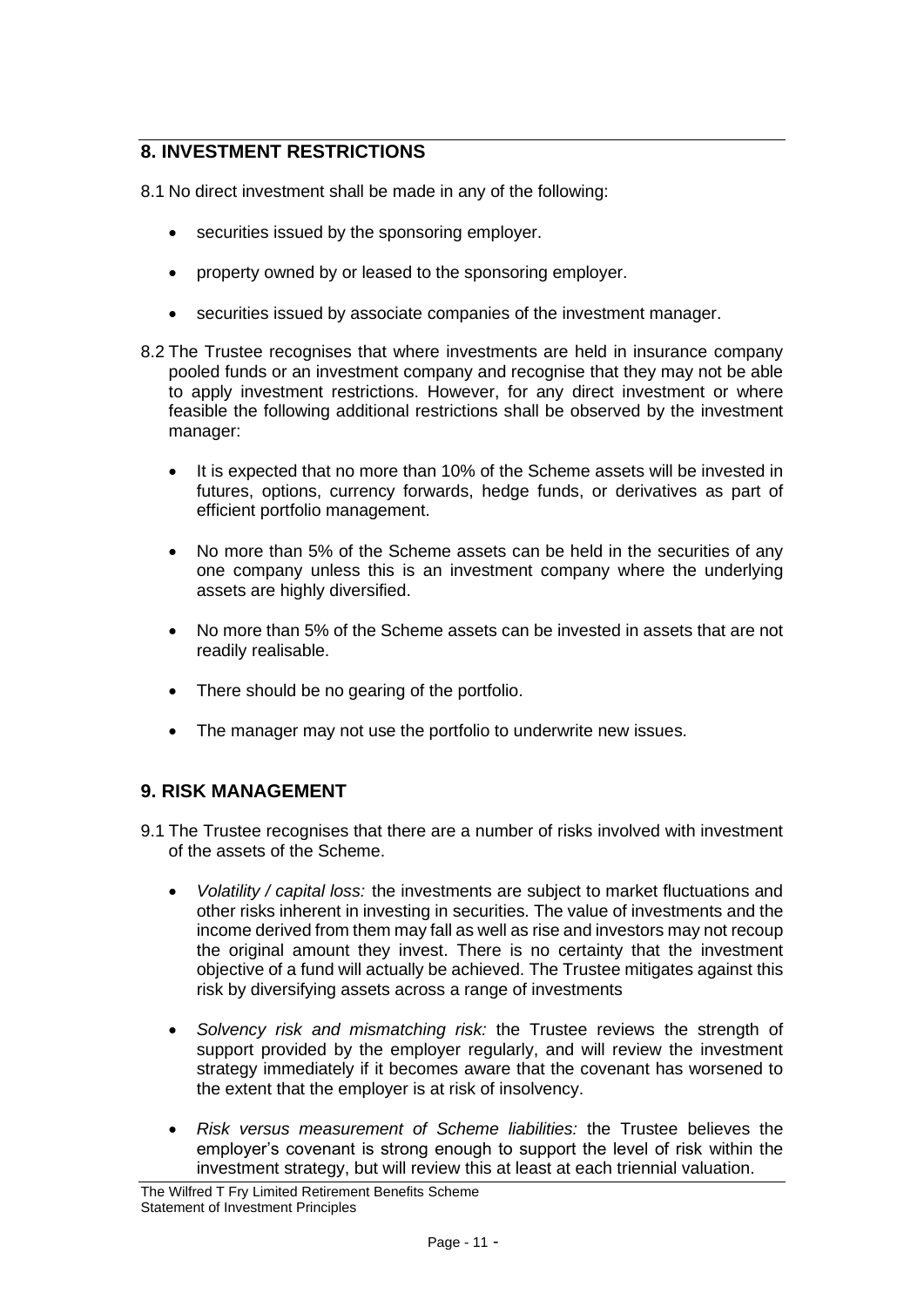- *Manager risk:* addressed by the performance objectives set out in Section 4; and by regular monitoring of each manager's performance.
- *Liquidity risk:* the Trustee will monitor cash flow requirements regularly.
- *Political risk:* the risk of political intervention having an advarse effect on asset performance is reduced by diversification of the assets across companies, geographical regions and restrictions on the amounts invested in foreign countries.
- *Currency risk:* the risk of mismatching the currency of the assets to that of the liabilities is reduced by the choice of fund or restricting the amount of overseas investment.

9.2 The Trustee will regularly monitor these risks.

This statement has been agreed by the Trustee

On ...... ?.-\_ .\? ..... o,-S'fl.:f *,4.c:,: �* Q O 1 <sup>1</sup>

Signed on behalf of the Trustee by

-

., • Name..................................... Signature ................. : ................. . Paul Stanbridge

PTL Governance Ltd - Client Director

The Wilfred T Fry Limited Retirement Benefits Scheme **Statement of Investment Principles**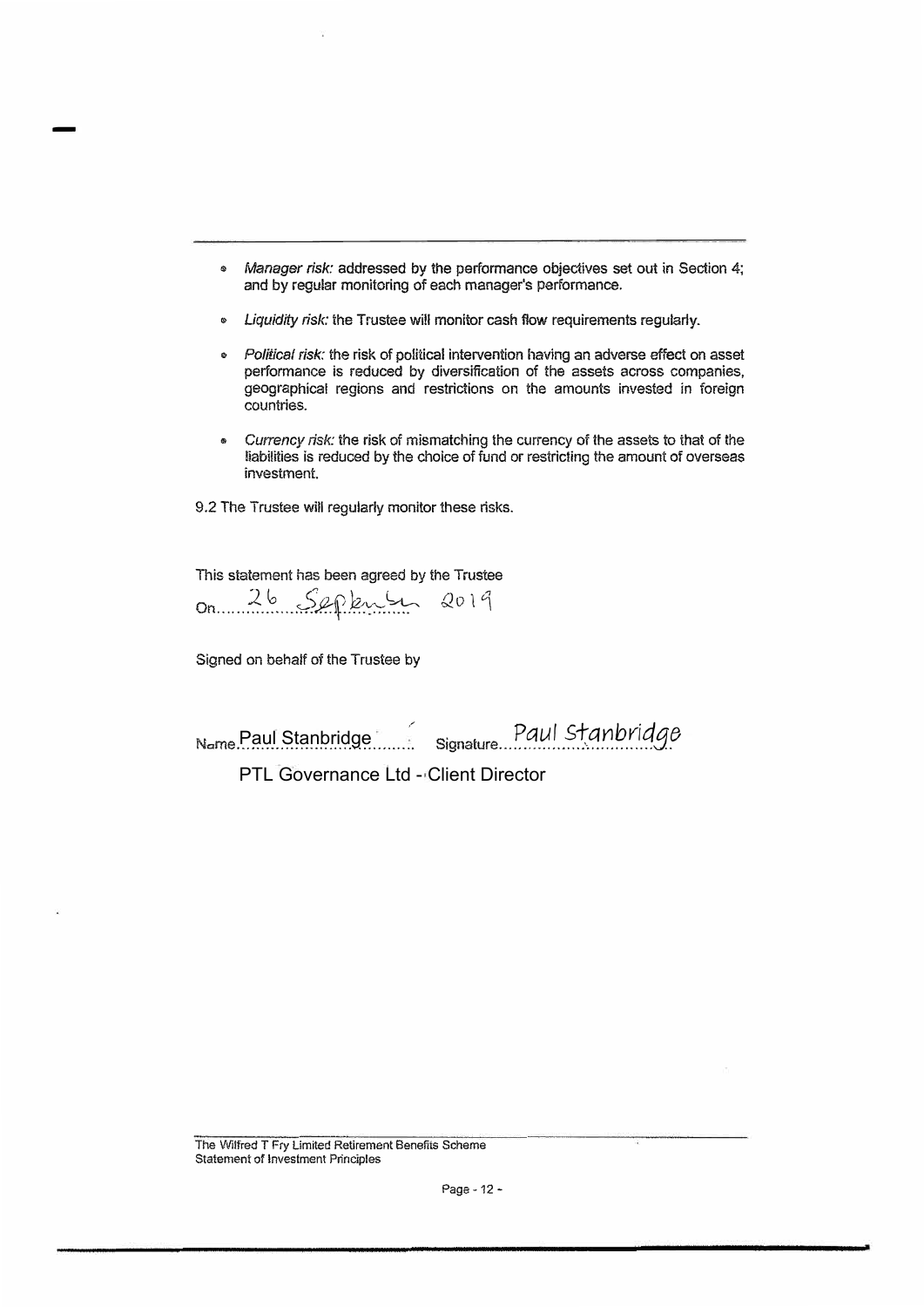**APPENDIX A** 

26 September 2019

**Private and Confidential**  PTL Governance Limited c/o Paul Stanbridge by email

Dear Paul

#### **The Wilfred T Fry Limited Retirement Benefits Scheme (the "Scheme") Investment Strategy**

As required by Section 35 (5) of the Pensions Act 1995 I am pleased to provide you with written advice as to the suitability of the investment strategy you have in place with respect to the Scheme. The purpose of this letter is to consolidate the advice I have previously given and to act as a single point of reference for the Statement of Investment Principles (SIP).

I give this advice in my capacity as a representative of Quattro Pensions who are licensed by the Institute and Faculty of Actuaries to provide a limited range of investment advice.

I can confirm that I believe the investment strategy described in the SIP to which this letter is attached is, in my opinion, suitable to the needs of the Scheme and in line with your objectives.

I recommend the investment strategy is reviewed following the results of future actuarial valuations and earlier if there is a significant weakening of the employer covenant.

Yours sincerely

Mark Frost

Mark Frost FIA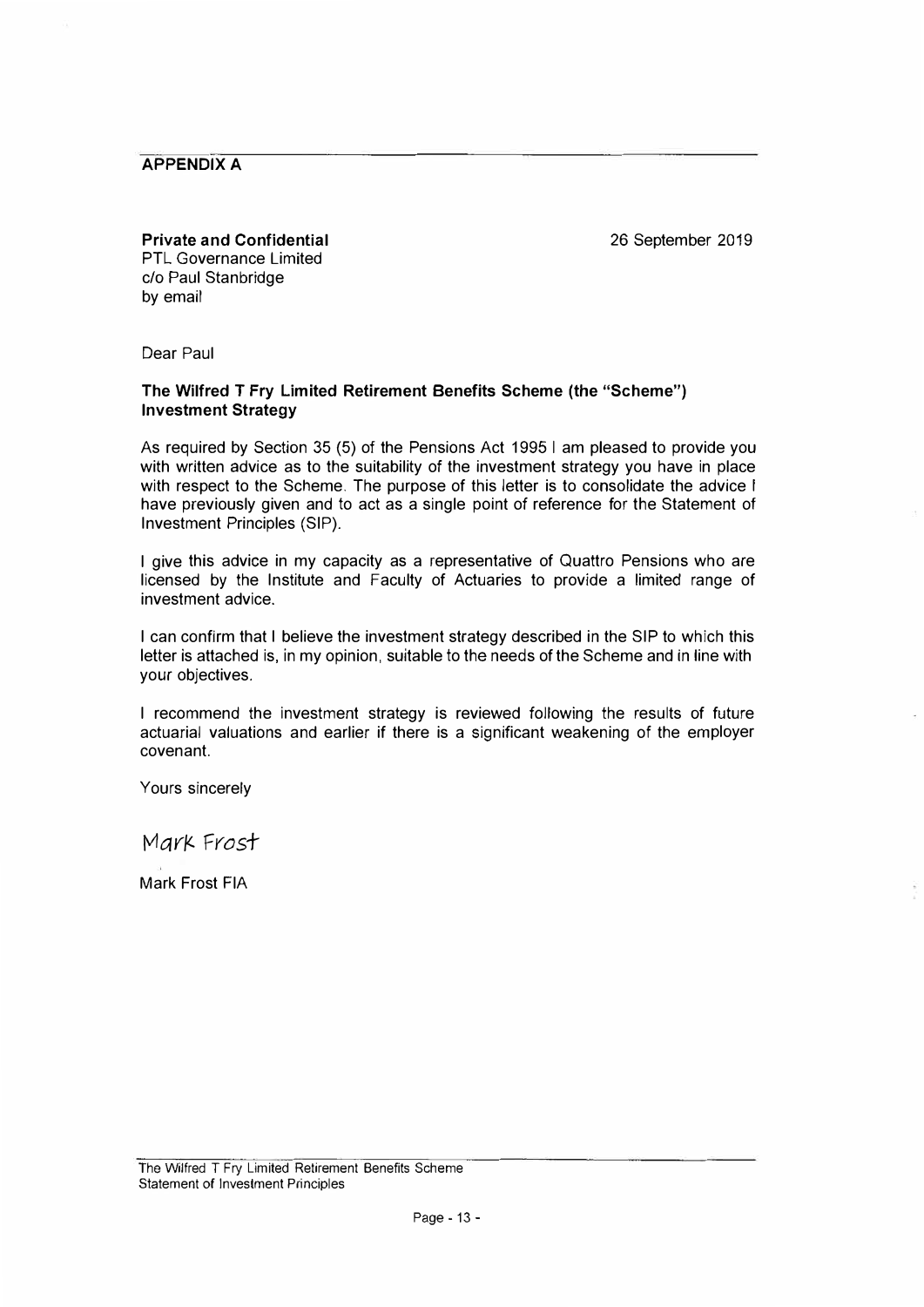### **APPENDIX B**

#### **Private and Confidential**

26 September 2019

PTL Governance Limited c/o Paul Stanbridge by email

Dear Paul

#### **The Wilfred T Fry Limited Retirement Benefits Scheme (the "Scheme") Investment Strategy**

As the sponsoring employer of the Scheme, we are required under Section 35 5(b) of the Pensions Act 1995 to confirm to the Trustee that we have been consulted about the investment strategy of the scheme.

This letter is to confirm that:

- We have read the Statement of Investment Principles dated September 2019;
- We have been consulted about this investment strategy;
- We have no further comments to make in addition to those we have already expressed during the formulation of this investment strategy.

Yours sincerely

Richard Butler

For and on behalf of **Wilfred T Fry Limited**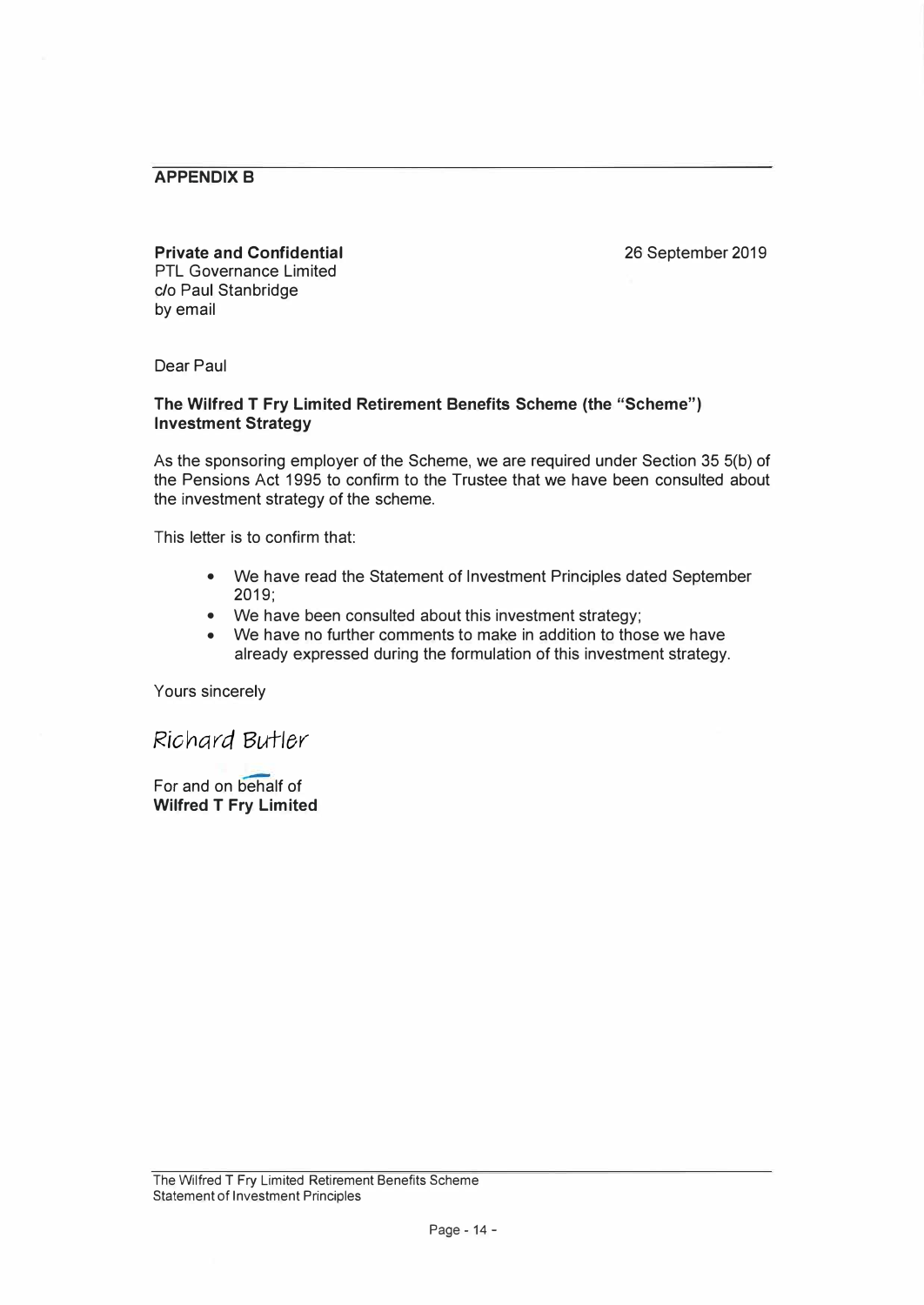# APPENDIX C

# The Wilfred T Fry Limited Retirement Benefits Scheme (the "Scheme")

### Addendum to Statement of Investment Principles

#### September 2020

This document updates the Trustee's Statement of Investment Principles (SIP), and should be read in tandem with that document. Its purpose is to:

- set out further details of the Trustee's policies in relation to the stewardship of the Scheme's assets,
- describe the arrangements that exist between the Trustee and the asset managers, and
- to ensure the SIP remains compliant with the relevant legislation:
	- o Section 35 of the Pensions Act 1995
	- o Section 244 of the Pensions Act 2004
	- o The Occupational Pension Schemes (Investment) Regulations 2005
	- o The Pension Protection Fund (Pensionable Service) and Occupational Pension Scheme (Investment and Disclosure) (Amendment and Modification Regulations 2018)
	- o The Occupational Pension Schemes (Investment and Disclosure) (Amendment) Regulations 2019.

#### Monitoring the capital structure of investee companies

The Trustee delegates the responsibility for monitoring the make-up and development of the capital structure of investee companies to their Investment Manager.

#### Managing conflicts of interest

The Trustee has a formal conflict of interest policy and register, which is reviewed at each Trustee meeting. These documents record any actual or potential conflicts of interest in relation to investee companies or the Investment Manager, while also setting out a process for the management of any such conflict of interest.

#### Incentivising asset managers

The Trustee will select Investment Managers who are primarily remunerated via an agreed fixed annual percentage of the asset value for each underlying fund. The Trustee may also agree to pay a performance related fee to its fund managers.

The Trustee does not directly incentivise the Investment Manager to align its investment strategy and decisions with the Trustee's policies and objectives. Neither does the Trustee incentivise the asset manager to make decisions based on assessments about medium to long-term financial and non-financial performance of an issuer of debt or equity and to engage with issuers of debt or equity in order to improve their performance in the medium to long-term.